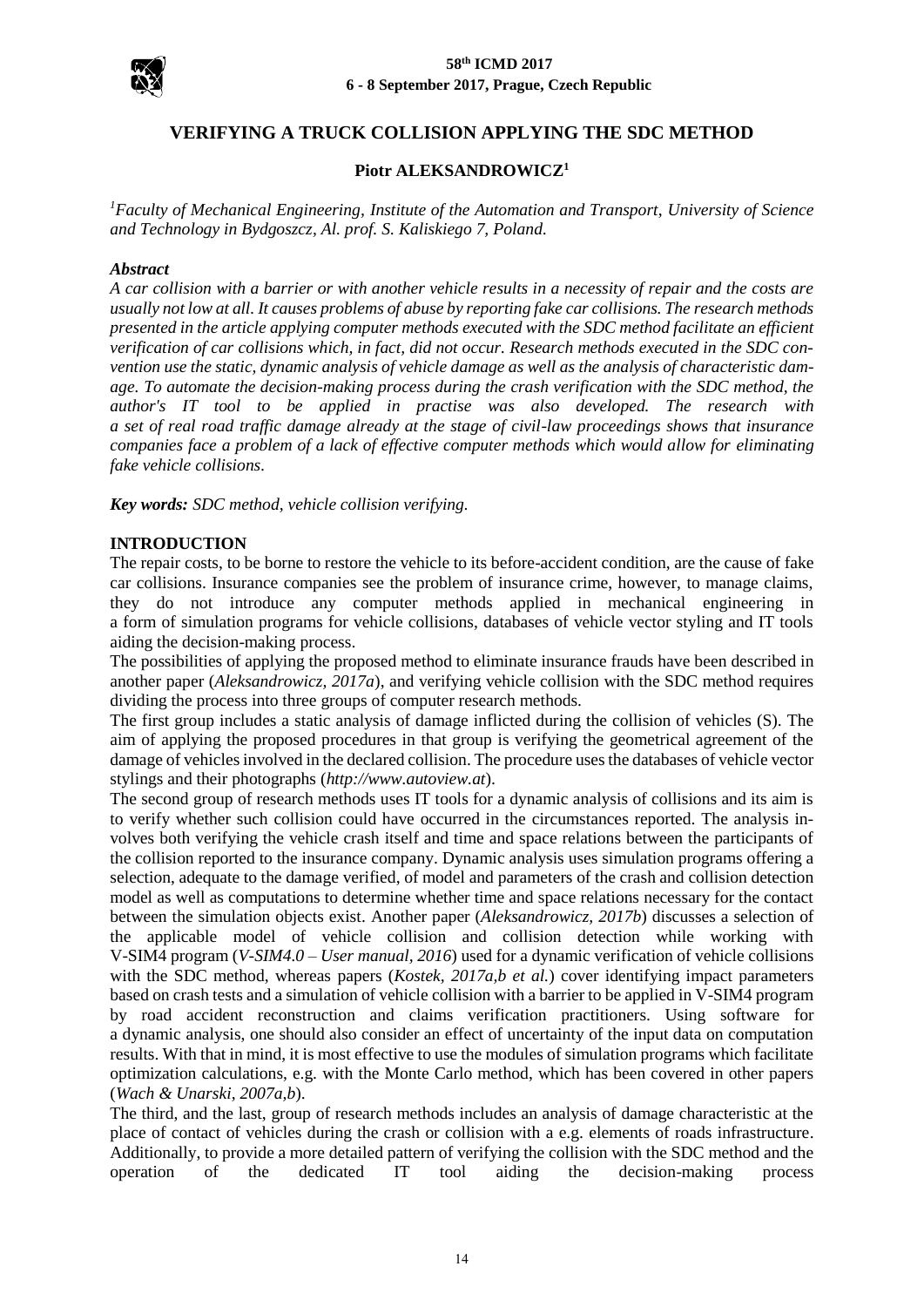

(*[http://wim.utp.edu.pl/dok/wyklady/analiza\\_sdc.xlsm](http://wim.utp.edu.pl/dok/wyklady/analiza_sdc.xlsm)*), a demonstration film was recorded (*<https://www.youtube.com/watch?v=91rYSnVrbs4&feature=youtu.be>*).

This paper aims at demonstrating the SDC method developed to verify vehicle crashes and the author's IT tool facilitating a decision-making process to identify and to eliminate post-accident repair claim frauds.

# **MATERIALS AND METHODS**

For the purpose of this paper, vehicle collisions were examined for 84 claims applying the following SDC method procedures. Further analyses involved the use of the computer program developed by the author; the program automates the decision-making process to eliminate post-accident repair claim frauds.

Static analysis can use research methods which compare real objects in a form of vehicles or their elements, photographs of damaged vehicles or vehicle vector stylings. Performing a transparent superposition involves superposing scaled photographs of both vehicles; one which is less transparent, which allows for a geometrical comparison of damage as in real-life objects, Fig. 1.

Vehicle vector stylings, on the other hand, are imported to the simulation program in the real scale and proportions and their shapes are the shapes of vehicles taking part in the collision reported; they can be used to perform geometrical measurements of the damage zones overlap, Fig. 2.



**Fig. 1** Combinations of research procedures in the block of static analysis of the vehicles collision, transparent superposition.



**Fig. 2** Combinations of research procedures in the block of static analysis of the vehicles collision a comparison of damage zones in vehicle vector stylings.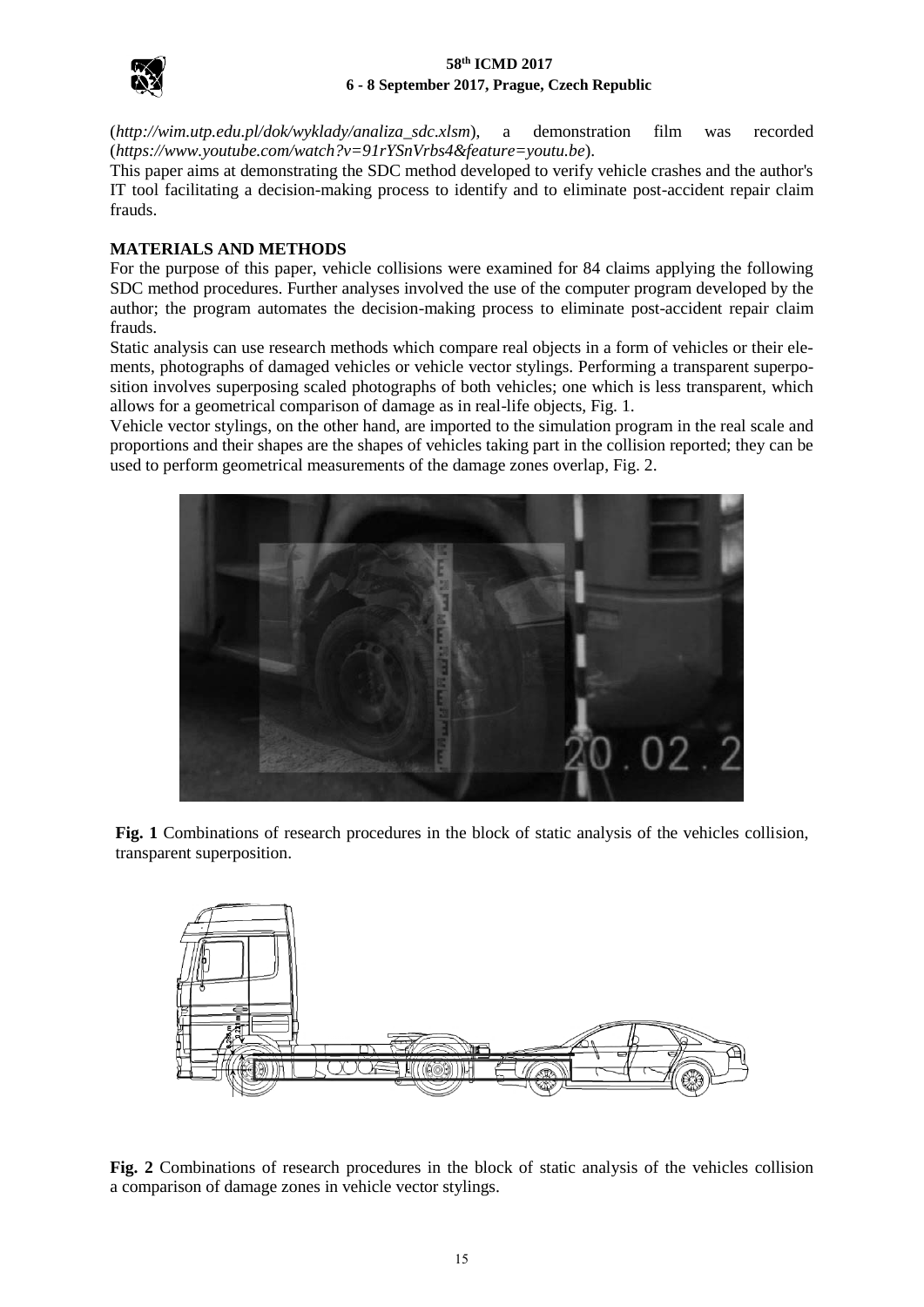

Figures 3 and 4 demonstrate the results of the dynamic verification of a truck collision with a passenger car as well as with a tree (*<https://www.youtube.com/watch?v=91rYSnVrbs4&feature=youtu.be>*).



**Fig. 3** Visualisation of dynamic verification performed in V-SIM4, a collision between a passenger car and a truck.



**Fig. 4** Visualisation of dynamic verification performed in V-SIM4, a crash of a truck into the tree.

To verify characteristic damage of vehicles, data from inspections of vehicles or photographs taken at the resolution allowing for multiple magnification are used. The analysis aims at identifying the marks of contact between the vehicles in a form of shape mapping, paint layers, organic substances, etc. Fig. 5a presents a sample mark of shape mapping of a truck hub cap on the passenger car fender as well as paint layers the colour of which correspond to the colour of that hub cap. Fig. 5b demonstrates traces of organic substance (bark) blocked in deformed, after the crash into a tree, structures of the left corner of road tractor cabin.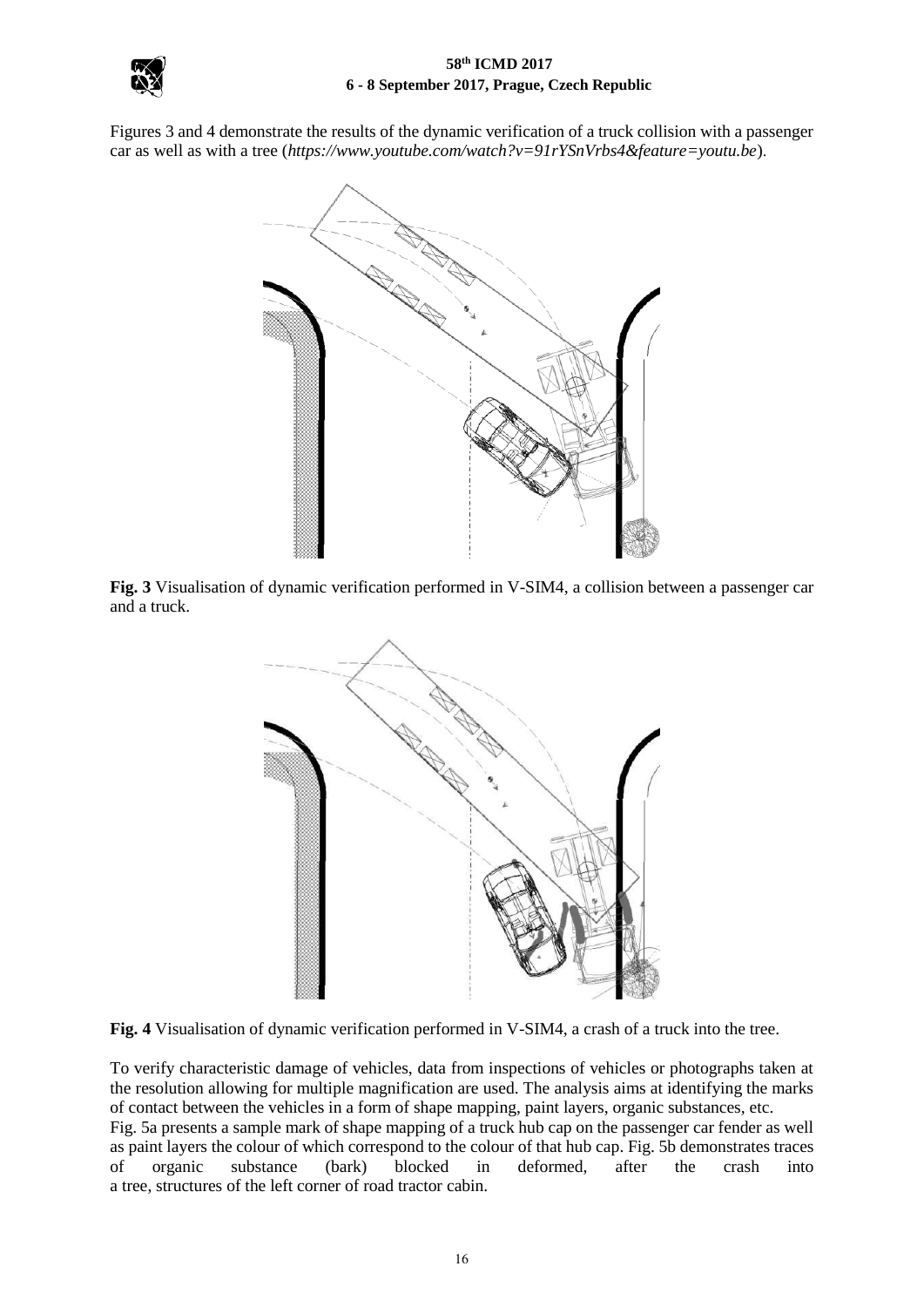



**Fig. 5** Characteristic damage in a form of truck hub cap shape mapping on the passenger car fender and paint layers from that hub cap (a) and bark identified in the road tractor cabin (b).

In order to improve the research methods effectiveness, an IT tool has been elaborated to provide decision variants after entering the results of procedures S, D, C of a damage verified. Fig. 6 and Fig. 7 demonstrate the program dialog boxes (*[http://wim.utp.edu.pl/dok/wyklady/analiza\\_sdc.xlsm](http://wim.utp.edu.pl/dok/wyklady/analiza_sdc.xlsm)*).



**Fig. 6** Entering the input data in the dialog box.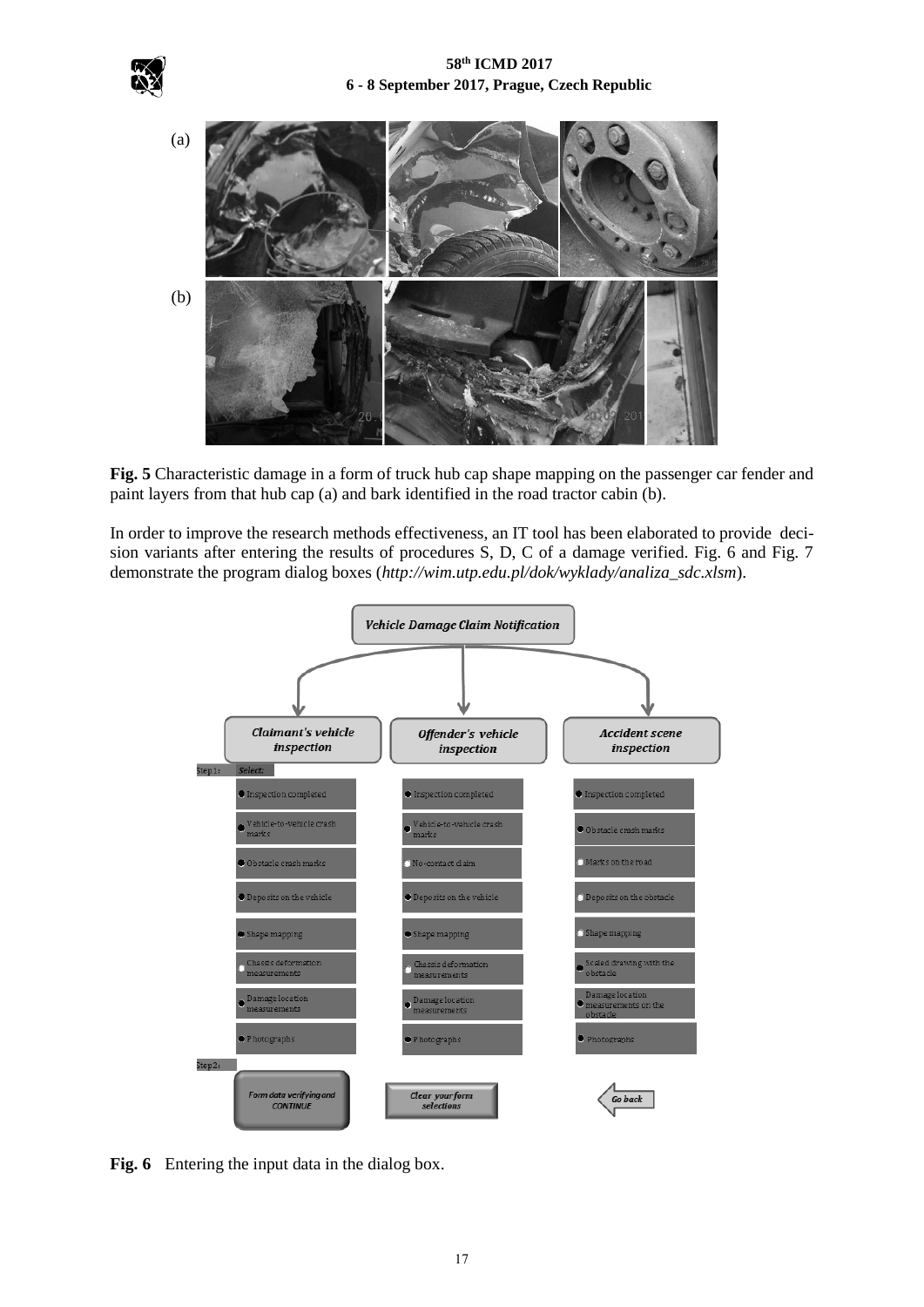



**Fig. 7** Entering procedures S, D, C results in the dialog box.

# **RESULTS AND DISCUSSION**

The research covered 84 claims of vehicle damage where the insurance companies refused to pay damages and the damages were claimed in court proceedings. To verify the decision of the insurance company in each case, the SDC method was applied. The analysis was performed applying procedure S, D, C and data was entered into the program to support decision-making. Letters P and N, positive or negative, stand for the result of each procedure, as compared with the total result received with the SDC method, for the results, see Fig. 8



**Fig. 8** Results of the study applying the SDC method.

The results of the examination with the SDC method have shown that only 34.72 % of the claims were correctly verified by insurance companies, and payment for the other 65.28 % should have been made already at the stage of claims management, without court proceedings.